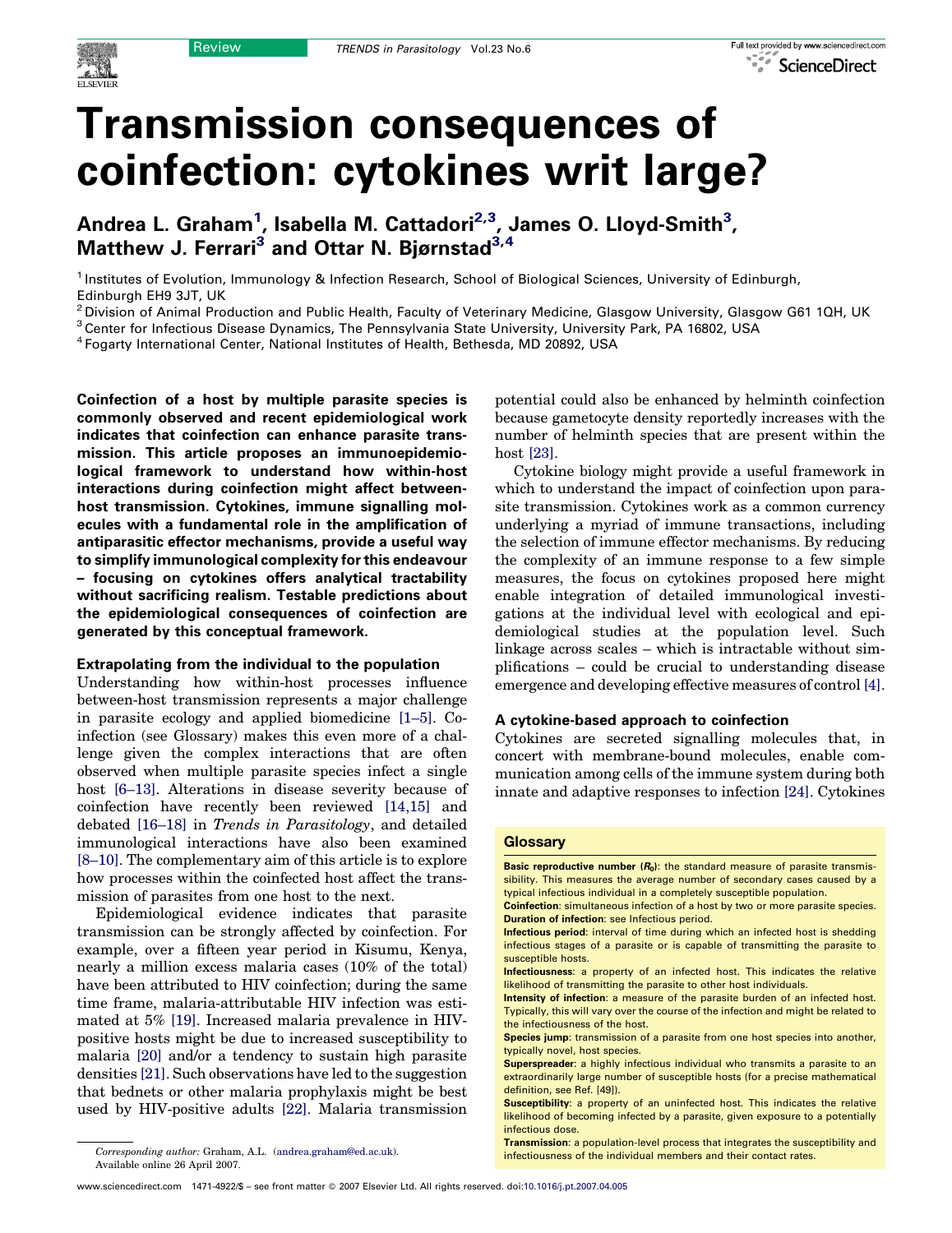are particularly important for the polarisation [\[24,25\]](#page-6-0) and amplification [\[26\]](#page-6-0) of immune responses. As a result, these signalling molecules help to determine which effector mechanisms are employed. For example, T helper (Th)1 cytokines such as interferon (IFN)- $\gamma$ , Interleukin (IL)-12 and tumor necrosis factor (TNF)- $\alpha$  promote mechanisms (e.g. oxidative bursts or phagocytosis) that control microparasitic infections (i.e. viruses, bacteria, fungi or protozoa) [\[25,27,28\]](#page-6-0). Th1 cell activity might be complemented by the recently discovered IL-17 producing Th cells (Th17), which are thought to be involved in the clearance of extracellular microparasites [\[29\]](#page-6-0). By contrast, Th2 cytokines such as IL-4, IL-5 and IL-13 promote mechanisms (e.g. mucus secretion, noncytophilic antibody production, eosinophilia or collagen deposition) that fight macroparasitic infections (primarily helminths) [\[25,27,28\].](#page-6-0) To prevent the harm that cytokines can do when produced in excess – as recently highlighted by the 'cytokine storms' that threatened the lives of volunteers in an immunotherapy study in London [\[30\]](#page-6-0) – immunomodulatory cytokines such as transforming growth factor  $(TGF)-\beta$  and IL-10 work to reduce the magnitude of immune responses [\[31,32\]](#page-6-0). The influence of cytokines on effector responses is so powerful that many parasites manipulate host-cytokine pathways for their own benefit: TNF- $\alpha$  pathways are exploited by diverse microparasites [\[33\]](#page-6-0) and TGF- $\beta$  pathways might be used by macroparasites [\[34\].](#page-6-0)

For coinfection studies, cytokines offer a functionally relevant, measurable way to simplify the great diversity of cells, molecules, actions and interactions of the vertebrate immune system. Although new immunological cytokines are discovered each year (IL-31 [\[35\]](#page-6-0), IL-32 [\[36\]](#page-6-0) and IL-33 [\[37\]](#page-6-0) are among the latest additions), their functions tend to align with previously described cytokines. A further simplifying advantage of focusing upon cytokines is that their roles are robust across host–parasite systems [\[24\].](#page-6-0) In addition, cytokines are readily measurable: for example, in serum or in supernatants of cultured peripheral-blood mononuclear cells. Because cytokines tend to activate effectors rather than attacking parasites directly, the relationship between cytokines and parasite killing is often correlational. For example, in the field, high Th2 cytokine concentrations correlate with rapid expulsion of helminths [\[38\]](#page-6-0). Still, such correlations are useful, given that cytokines are more easily measured in live hosts than system-specific downstream effector mechanisms, and yet remain predictive of effector efficacy.

Crossregulation among the suites of cytokines that shape the four major arms of functional immunity – Th1, Th2, Th17 and immunomodulation [\[39\]](#page-6-0) – is central to understanding immune responses during coinfection. For example, mutual inhibition precludes full Th1 and Th2 responses at the same time and place [\[27,28\]](#page-6-0) and can impair simultaneous control of microparasites and macroparasites [\[40–42\].](#page-6-0) By contrast, when parasite species are cleared by the same effector mechanisms, cytokine responses to one might enhance clearance of the other [\[43,44\]](#page-6-0). These interactions occur because cytokines are prone to generating 'bystander' effects, whereby immune responses induced by one antigen or cell type also affect other antigens or cell types [\[24\]](#page-6-0). Bystander effects are often

thought to be the root cause of alterations in parasitaemia in controlled coinfection experiments [\[7–10\]](#page-6-0). Thus, just as polymorphisms at loci that encode cytokines (e.g. IFN- $\gamma$ ) [\[45\]](#page-6-0) or IL-13 [\[46\]\)](#page-6-0) genetically affect the risk of infection, cytokines that are induced by a coinfection can phenotypically alter host resistance to a second parasite species.

As for single-species infections, the efficacy of parasite killing or expulsion during coinfection arises from downstream effects of cytokines on the effector mechanisms that target the parasites in question. For example, the failure of helminth-infected hosts to control lymphocytic choriomeningitis virus replication has been directly attributed to changes in the resistance of hepatocytes to viral infection, which in turn is determined by the cytokine milieu of local liver tissue [\[41\].](#page-6-0) Alternatively, poor control of malaria replication can result from helminth-induced changes in the cytokine milieu in which B cells are instructed to produce antibodies: the resultant changes in malariaspecific antibody isotype bias can reduce the efficacy of both primary [\[42\]](#page-6-0) and vaccine-induced protective immunity [\[47\].](#page-6-0) Crucially, the exact downstream details differ greatly from one pair of coinfecting parasites to the next [\[8–10\].](#page-6-0) Upstream, cytokine responses are more stereotypical in the face of both parasite and host diversity [\[24\].](#page-6-0)

Therefore, cytokine data provide a balance between realism and tractability that might prove useful to understanding a broad spectrum of coinfections. When the taxonomic identities of parasites are replaced with their cytokine signatures, for example, it becomes possible to predict the within-host consequences of coinfection for microparasite replication (A. Graham, unpublished). Cytokine data can also be used to predict the transmission of viruses from one cell to another [\[48\]](#page-6-0). The next challenge is to 'bridge the gap' between immunology and epidemiology [\[4\]](#page-5-0) and examine whether within-host cytokine interactions during coinfection are predictive of between-host transmission.

### Cytokine interactions as predictors of parasite transmission

To dissect how processes at the individual level scale up to influence population dynamics of parasite transmission, it is useful to break transmission into its component parts (see Glossary). Susceptibility is an individual trait that describes the likelihood that a given dose of parasites will establish and cause infection in that host. Infectiousness of an individual host describes the efficiency with which that individual infects other hosts. All else being equal, infectiousness tends to increase with infectious period and/or intensity of infection. Transmission is a population-level process that integrates the susceptibility and infectiousness of individual hosts within the spatial or social context that underlies host-contact patterns.

The magnitude and type of cytokine response influence host susceptibility and infectiousness. Susceptibility to a given parasite will be affected by cytokine responses that are ongoing at the time of exposure, including responses to pre-existing infections. Infectiousness, however, might depend on the dynamic cytokine response over the course of the coinfection. For example, a pre-existing macroparasite infection that induced high concentrations of Th2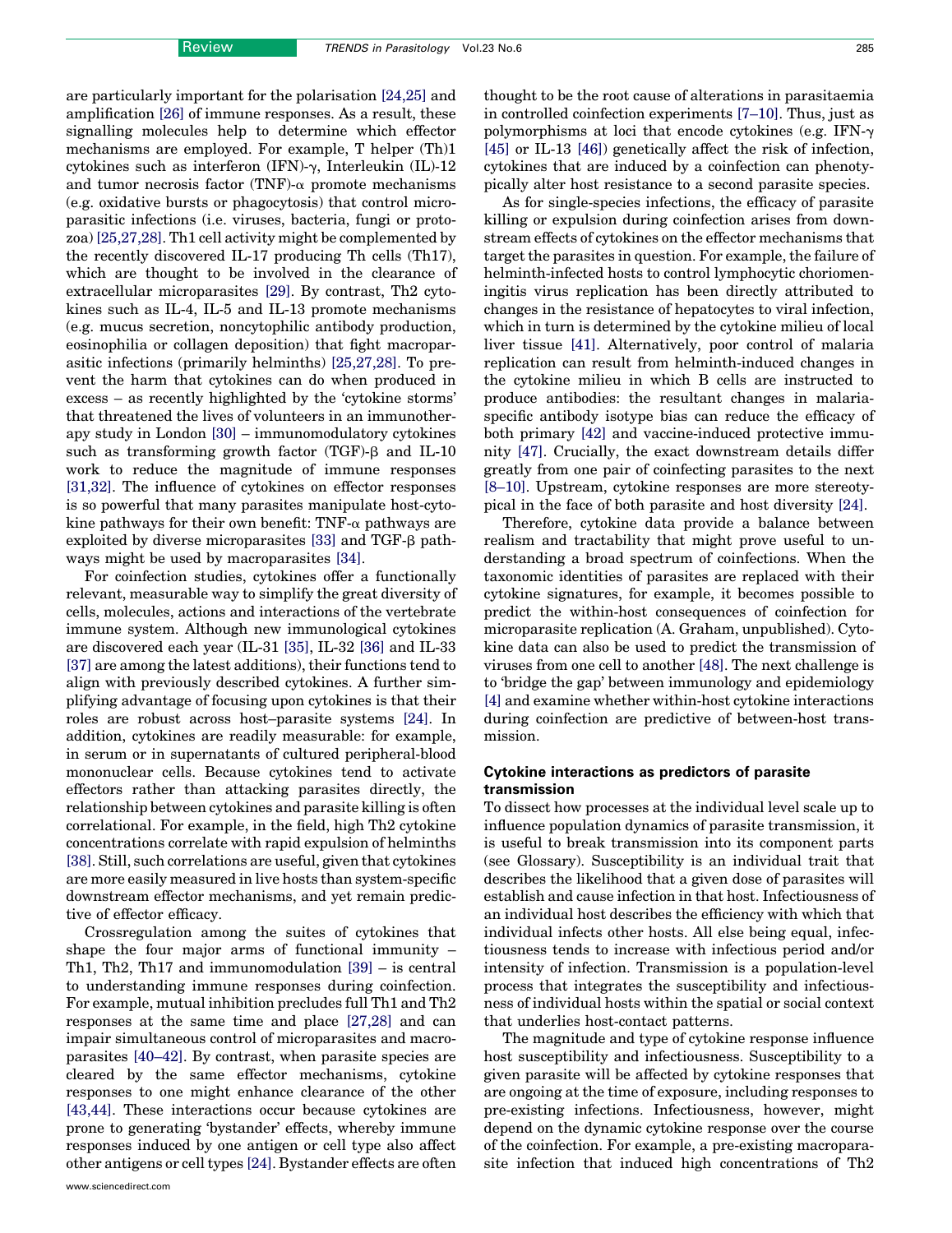|                                                                 |                            | Does the pre-existing infection induce immunosuppression? <sup>a</sup>                                                                        |                                                                                                                                |  |  |  |  |  |  |
|-----------------------------------------------------------------|----------------------------|-----------------------------------------------------------------------------------------------------------------------------------------------|--------------------------------------------------------------------------------------------------------------------------------|--|--|--|--|--|--|
|                                                                 |                            | Yes <sup>b</sup>                                                                                                                              | No <sup>b</sup>                                                                                                                |  |  |  |  |  |  |
| Is the incoming<br>infection cleared<br>by the same<br>effector | Yes <sup>b</sup>           | 1. Transmission decreased slightly <sup>c</sup><br>Correct effector mechanisms reduce susceptibility<br>and/or infectiousness                 | 2. Transmission decreased<br>Correct effector mechanisms reduce susceptibility<br>and/or infectiousness                        |  |  |  |  |  |  |
| mechanisms as<br>the pre-existing<br>infection? $a$             | $\mathbf{No}^{\mathsf{b}}$ | 3. Transmission increased<br>Incorrect effector mechanisms combine with<br>immunosuppression to boost susceptibility<br>and/or infectiousness | 4. Transmission increased slightly <sup>c</sup><br>Incorrect effector mechanisms boost susceptibility<br>and/or infectiousness |  |  |  |  |  |  |

<span id="page-2-0"></span>

|  |  |  |  | Table 1. Proposed effects of a pre-existing infection on the transmission of an incoming infection |  |  |
|--|--|--|--|----------------------------------------------------------------------------------------------------|--|--|
|  |  |  |  |                                                                                                    |  |  |

<sup>a</sup>For example, through any mechanism downstream of the cytokines that is induced by the pre-existing infection.

<sup>b</sup>These classifications represent endpoints of what are likely to be continua.

c The net outcome in these scenarios depends on the relative strength of immunosuppression versus effector polarisation, as described in the text.

cytokines could simultaneously reduce the probability of intestinal nematode establishment (i.e. susceptibility) and both the intensity and duration of infection (i.e. infectiousness) [\[38\].](#page-6-0) However, because of mutual inhibition between Th1 and Th2 cytokines, the hosts that are most resistant to nematodes might have impaired effector responses against subsequent microparasitic infections. The result is likely to be greater susceptibility to microparasite coinfections and, possibly, greater infectiousness because of high intensity of infection and/or delayed microparasite clearance. If immune polarisation eventually shifts towards Th1 in response to the new infection, then the period of enhanced infectiousness could be brief.

A simple classification scheme might be used to outline the potential influences of cytokines on the transmission of coinfections. There are four main scenarios by which cytokines might mediate interactions among parasite species and affect the transmission potential for an incoming parasite species (Table 1). These scenarios are based on whether the incoming parasites are cleared by the same effector mechanisms as the pre-existing parasites (e.g. Th1 versus Th2) and whether pre-existing parasites induce immunosuppression (e.g. immunomodulatory cytokines). These classifications represent extreme endpoints of what, in reality, are probably continua. Each scenario leads to a prediction regarding the transmission of the incoming parasite species.

Crucially, coinfections can lead to positive covariation between the infectiousness and susceptibility of individual hosts. The result is inflation of the basic reproductive number of the parasite and, thus, increased likelihood of successful establishment in a host population [\(Box 1\)](#page-3-0). For example, scenario 3 in Table 1 represents an incoming parasite that infects an immunosuppressed host that is also predisposed to the wrong effector mechanisms. The expected result is increased susceptibility to the incoming infection, in addition to increased infectiousness (provided the combined infections do not kill the host). Consequently, coinfection increases the reproductive number for the incoming parasite species and facilitates its transmission through the host population ([Box 1\)](#page-3-0). By contrast, scenario 2 of Table 1 represents a host that is not immunosuppressed and whose cytokine milieu makes it predisposed to mount an effective response to the incoming parasite. The resulting prediction is that coinfected hosts will be relatively resistant to the second species and transmission will be decreased. In ecological parlance, these interactions among parasite species span from 'apparent competition' (scenario 2) to 'facilitation' (scenario 3). However, unlike interactions among free-living consumers, these interactions are mediated by the immune system of the host.

In scenarios 1 and 4 of Table 1, the net effects of coinfection depend on the relative strengths of immunosuppression and effector synergy, in addition to any dynamic changes in the cytokine response over the course of infection. In scenario 1, for example, decreased susceptibility to the incoming infection because of the presence of appropriate effector mechanisms could be offset by increased susceptibility because of immunosuppression. In all cases, however, coinfection might alter host susceptibility and infectiousness, thereby altering probability of parasite establishment, rate of transmission, and persistence in the host population [\(Box 1](#page-3-0)).

Testable predictions emerge from this conceptual framework. Consider, for example, an incoming bacterial infection for a host that has pre-existing chronic helminthiasis (thus placing the host in scenario 3) versus acute protozoal infection (scenario 2). The prediction from Table 1 – that chronic helminth coinfection would increase bacterial transmission, whereas protozoal coinfection would decrease it – could be tested in several ways. For example, researchers could test for correlations between coinfection status and individual-level transmission data, as collected in retrospective contact-tracing studies [\[49\]](#page-6-0). Alternatively, in prospective studies, blood samples could be collected to detect how cytokine profiles correlate with susceptibility, infectious period and infection intensity (although correcting for background variation among hosts could be a challenge). Alongside the clinical and immunological parameters that are measured in well-designed field studies (see Ref. [\[50\]](#page-6-0) and review in Ref. [\[5\]](#page-5-0)), perhaps parameters that are relevant to transmission, such as viraemia or helminth eggs per gram of faeces, could be measured.

More direct tests of the predictions in Table 1 could be conducted using randomized experiments. At the population scale, for instance, broad-spectrum anthelmintics or antibiotics could be used to eliminate certain classes of pre-existing infection in randomly selected wildlife or livestock populations, then epidemic parameters (e.g. growth rate, final outbreak size or even transmission potential) for other parasites could be compared for treated and control populations. At the individual scale, infectious dose and transmission experiments for 'parasite 2'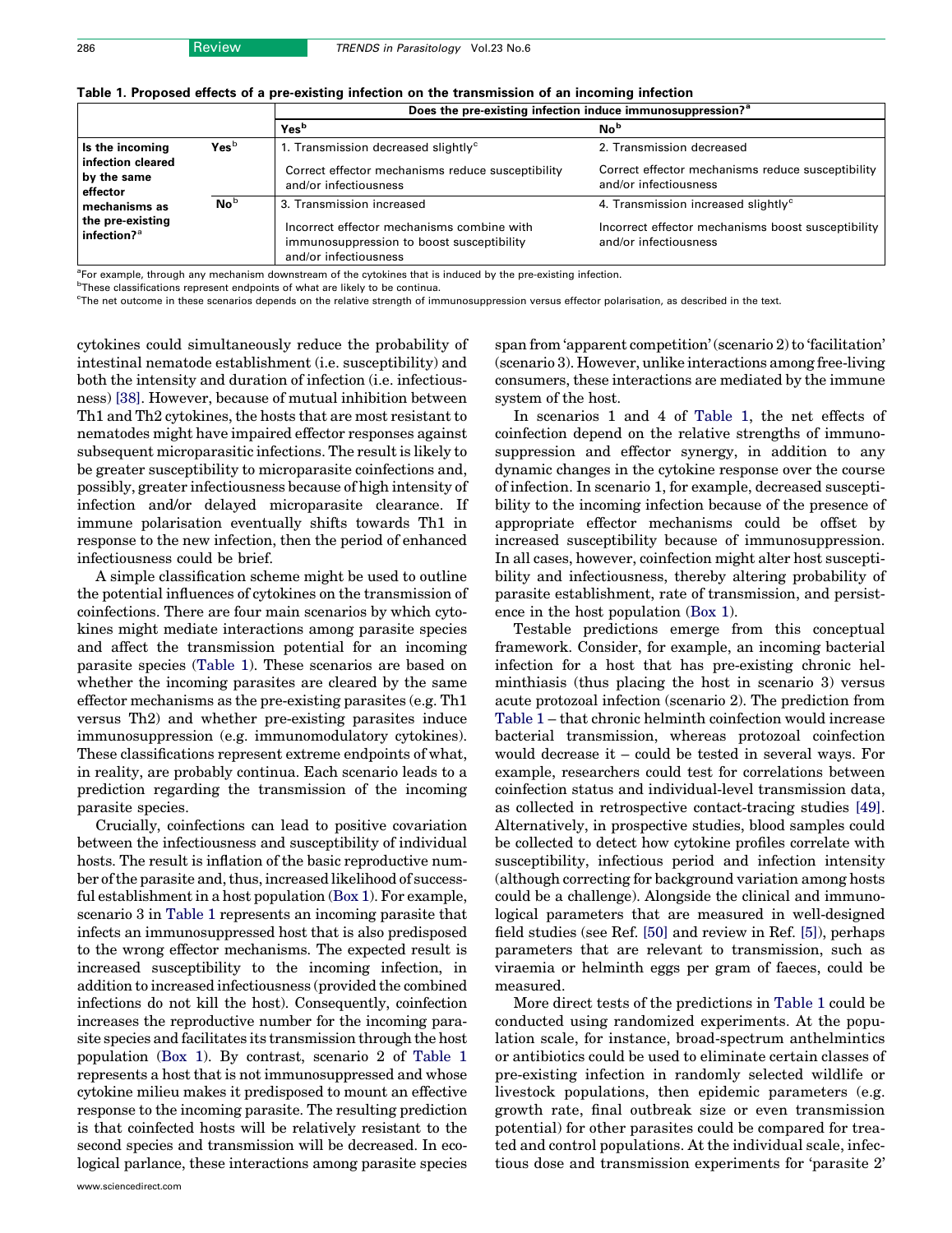#### <span id="page-3-0"></span>Box 1. Coinfections can alter the odds of disease emergence

Immune-mediated interactions among parasites might influence the likelihood of disease emergence in a host population. Consider a host population in which a given infection, parasite 1, is established at prevalence  $p$ , where  $0 < p \leq 1.$  How might the prevalent infection influence the invasion of a second infection, parasite 2?

As a simple model of this situation, the host population is divided into two groups: individuals infected by parasite 1 and uninfected individuals. Let f be the relative susceptibility to parasite 2 of individuals infected by parasite 1. That is, given exposure to parasite 2, the probability that the individual becomes infected by parasite 2 is multiplied by f if they are already infected by parasite 1 (so  $f > 1$ indicates increased susceptibility,  $0 < f < 1$  indicates reduced susceptibility, and  $f = 1$  indicates no effect of coinfection). Similarly, let  $\varphi$  be the relative infectiousness (with respect to parasite 2) of individuals already infected with parasite 1. Changed infectiousness could arise from changes in infection intensity, infectious period, frequency of contact with uninfected hosts or efficiency of shedding.

All factors that influence transmission of an infection combine to determine its basic reproductive number  $R_0$ , which is defined as the expected number of secondary cases that are caused by a typical infectious individual in a wholly susceptible population. The value of

 $R_0$  strongly influences the epidemiological dynamics of an infection and if  $R_0 < 1$  the infection is unable to invade. If parasite 2 has reproductive number  $R_{0,2}$  in a population that is unaffected by parasite 1, then its reproductive number in a population that is affected by parasite 1 (which we denote  $R_{0,2/1}$  or ' $R_0$  of parasite 2, given parasite 1') is (Equation I) (see Ref. [\[63\]](#page-7-0)):

$$
R_{0,2/1} = (1 - p + p \, f \varphi) R_{0,2} \tag{Eqn 1}
$$

Figure I shows variation in  $R_{0,2/1}$  with p, f and  $\varphi$ , with the resulting probability of successful invasion of parasite 2 into a host population affected by parasite 1. Invasion probability depends strongly on the prevalence of parasite 1, particularly when  $R_{0,2/1}$  is near the threshold value of 1. This indicates that the influence of coinfections on emergence risk can vary greatly because of fluctuations or cycles in the epidemiology of parasite 1. Qualitative effects of coinfection on susceptibility and infectiousness are predicted in [Table 1](#page-2-0) for our four main scenarios of interaction. Precise values of f and  $\varphi$  for any particular system will depend on the dynamic time course of immune interactions, the relative strength of immunosuppression and cytokine polarisation, and other biological details.



Figure I. Coinfection can alter the basic reproductive number and probability of invasion of parasites. Reproductive number (a) and probability of invasion (b) for parasite 2 in the presence of coinfecting parasite 1. In these figures  $\varphi = f$ , so the influence of coinfection on susceptibility and infectiousness is assumed to be the same, although generally they can differ. The reproductive number for parasite 2 in the absence of coinfection is  $R_{0,2} = 1.5$ . The probability of invasion represents the chance that introduction of a single infectious case will cause a major outbreak of parasite 2. When  $R_{0.2}$   $\leq$  1 there is no chance of successful disease invasion and when  $R_{0.2}$   $>$  1 the invasion can fail because of stochastic die-out when the number of infected individuals is small. The invasion probability is calculated as  $1 - 1/R_{0,2/1}$  as appropriate for an infection with exponentially distributed infectious period and a single index case [\[63\].](#page-7-0)

could be conducted for animal subjects stratified into three groups: one group infected with 'parasite 1', one with cytokines that have been artificially manipulated to mimic immune responses to 'parasite 1' (e.g. viral infection of constitutively IL-4 producing mice [\[51\]](#page-6-0) to mimic helminth coinfection) and one control group. Clinical trials for cytokine-blocking drugs (such as those analysed in Ref. [\[52\]](#page-6-0)) present an opportunity to address similar questions in humans – for example, a test of the direct influence of cytokines on transmission in a controlled setting by comparing epidemiological data for naturally circulating parasites in the treatment and control groups of the study.

As with any simplification of a complex natural system, there are certain phenomena not included in the framework of [Table 1.](#page-2-0) Foremost, system specificities such as anatomical sites of infection, routes of transmission or direct involvement of pathology (e.g. anaemia [\[23\]](#page-6-0)) are likely to be key determinants of the transmission con-

sequences of certain coinfections. In addition, immune response magnitude might have complex implications for transmission. Just as immunosuppression could boost infectiousness by increasing the duration and intensity of infection or reduce it by causing host death, immunopathology has the potential to enhance or reduce parasite transmission [\[53\]](#page-6-0) because excessive cytokine responses can kill both hosts and parasites [\[32\].](#page-6-0) Moreover, important epidemiological consequences could arise from genetic recombination among coinfecting bacterial [\[54\]](#page-6-0) or viral [\[55\]](#page-6-0) species. Notwithstanding such complexities, the simple framework proposed here is a step towards generating testable predictions regarding coinfections based on the ability of cytokines to affect host susceptibility and infectiousness. Framing and testing immunoepidemiological predictions is a crucial step towards understanding how the immune system operates in natural populations [\[4\]](#page-5-0).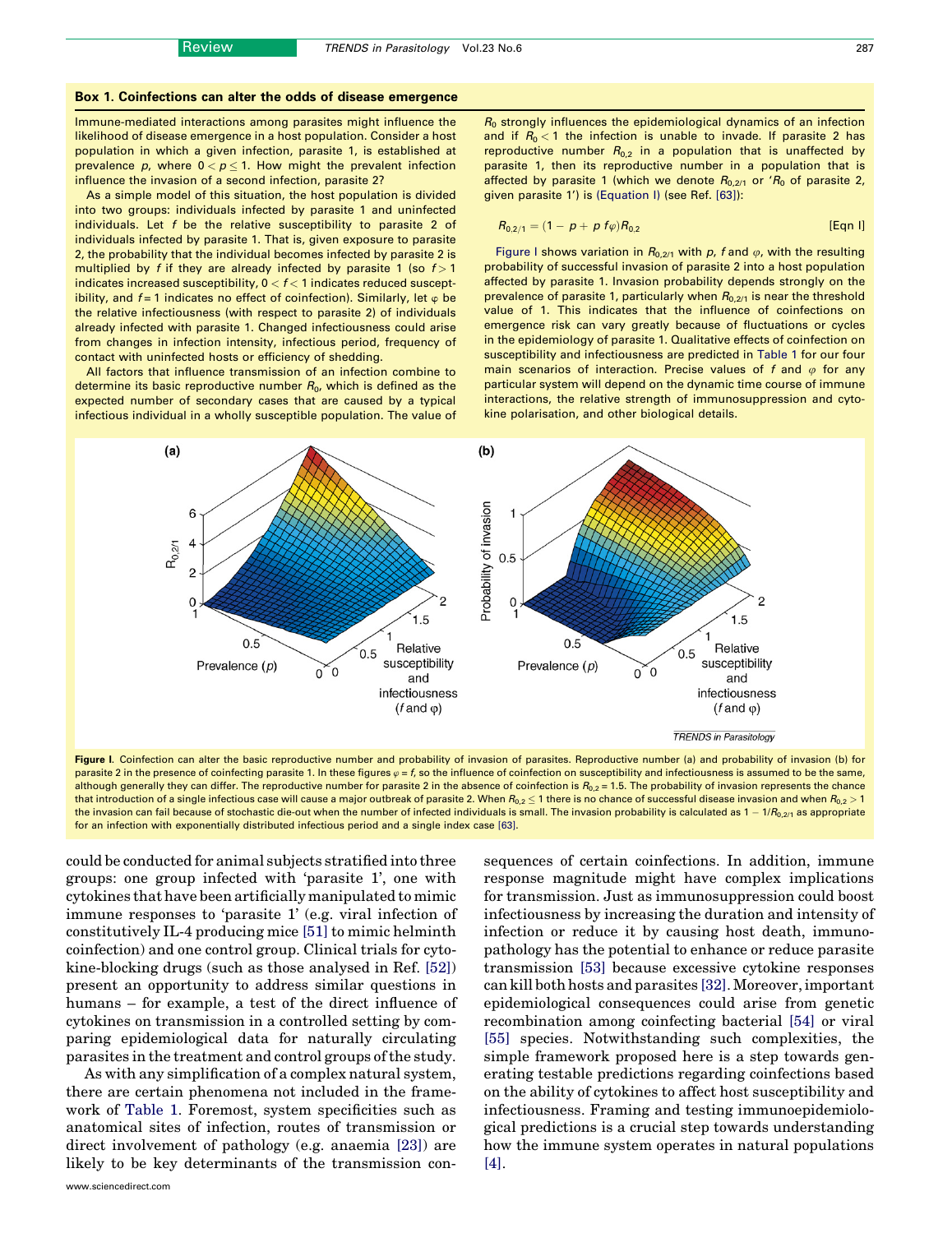## <span id="page-4-0"></span>Impact of host heterogeneity on immunity to coinfection

Immune responses depend on many host characteristics, such as age, breeding status and gender, and these factors have demonstrable effects on immunity in laboratory conditions and in the wild [\[56\]](#page-6-0). Although the influence of heterogeneity in each of these traits can be studied in isolation, in empirical systems or using mechanistic theoretical models, a more general (and hence simpler) formulation of the influence of host heterogeneity on transmission of coinfections is outlined in Box 2. A typical

#### Box 2. Coinfections as a source of host heterogeneity

The consequences of host heterogeneities for epidemic dynamics have received attention for vector-borne [\[57,64\]](#page-6-0), sexually-transmitted [\[57\]](#page-6-0) and directly-transmitted [\[1,49\]](#page-5-0) single-species infections. [Box 1](#page-3-0) includes a simple binary scheme of heterogeneity induced by coinfection, which distinguishes only whether hosts carried parasite species 1. In practice, however, the susceptibility and infectiousness of hosts exposed to parasite species 2 are likely to follow some distribution that is determined by the duration and intensity of the infection by parasite 1, in addition to many other factors. For example, heterogeneity in worm burden within a host population can correlate with quantitative variation in the immune response of hosts that might affect subsequent infections [\[3,15\].](#page-5-0) The consequences of coinfection can be studied by first considering the variation in host characteristics that are generated by parasite 1 (through any of the mechanisms discussed in the main text) and then, borrowing from the literature on single-species infections, asking how that variation is reflected in the epidemic dynamics of parasite 2.

As an illustrative example: consider a directly-transmitted parasite with mean transmission rate  $\bar{\beta}$  and mean recovery (or diseaseinduced mortality) rate $\bar{y}$ . In the absence of heterogeneity, the basic reproductive number,  $R_0$ , would be  $\bar{\beta}/\bar{\gamma}$  [\[63\].](#page-7-0) However, heterogeneities in transmission and recovery rates will change this according to the so-called moment expansion (a Taylor expansion about the mean [\[65\]\)](#page-7-0) (Equation I):

consequence of host heterogeneity is a highly aggregated distribution of parasites within the population, such that a minority of hosts carry the majority of parasites. This pattern is sometimes simplified to the so-called 20/80 rule, whereby 20% of the host population usually contribute 80% of the transmission events [\[57,58\].](#page-6-0) If these heavily parasitized individuals also experience the majority of coinfections, then immune-mediated interactions like those in [Table 1](#page-2-0) could lead them to become either highly infectious superspreaders [\[49\]](#page-6-0) or effective dead-ends for transmission.

$$
R_0 \approx \frac{\bar{\beta}}{\bar{\gamma}} + \frac{\bar{\beta}}{\bar{\gamma}} \text{cv}(\gamma)^2 - \frac{1}{\bar{\gamma}^2} \text{cov}(\beta, \gamma)
$$
 [Eqn 1]

where cv() represents the coefficient-of-variation and cov() the covariance. Thus, in a heterogeneous population,  $R_0$  is larger when there is variation in the recovery rate and the transmission and recovery rates are negatively related (i.e. individuals that shed more are infectious longer) (Figure I).

The figure illustrates the consequence of such heterogeneity for a parasite with an arbitrary  $\bar{\beta} = 1$  and  $\bar{\gamma} = 1$ . In the absence of heterogeneity (i.e. the star),  $R_0$  would be 1. Coinfection might generate heterogeneity in recovery rate and, thus, inflate  $R_0$  if coinfected individuals have more prolonged infections. Mildly immunosuppressive infections could increase transmission and slow recovery and, therefore, induce negative covariance and higher  $R_0$ . By contrast, strongly immunosuppressive infections might induce a positive covariance between high transmission rates and rapid host mortality and, hence, a reduction in  $R_0$  (the light-shaded area). Note that even moderate heterogeneity induced by coinfection can double  $R_0$  and increase the likelihood of emergence.

This example explores the influence of host heterogeneity upon infectiousness only. In relation to [Box 1,](#page-3-0) a given individual's values for  $\beta$  and  $\gamma$  will determine their infectiousness,  $\varphi$ . Coinfection induced variation in susceptibility, f, can be studied in a similar fashion [\[66\]](#page-7-0).



Figure I. Host heterogeneity and the epidemic potential of coinfections. Covariance (cov) between transmission  $(\beta)$  and recovery rate  $(\gamma)$  and the coefficient of variation (cv) of recovery rates  $(y)$  determine the direction in which heterogeneities due to coinfection by parasite 1 alters  $R_0$  for parasite 2. The star represents the case for homogeneous hosts, for which R<sub>0</sub> is assumed to be equal to 1 in this example. Under conditions of host heterogeneity (all points away from the star), R<sub>0</sub> alternatively reaches epidemic proportions  $(>>1)$  or is incapable of spreading in the population  $(<1)$ .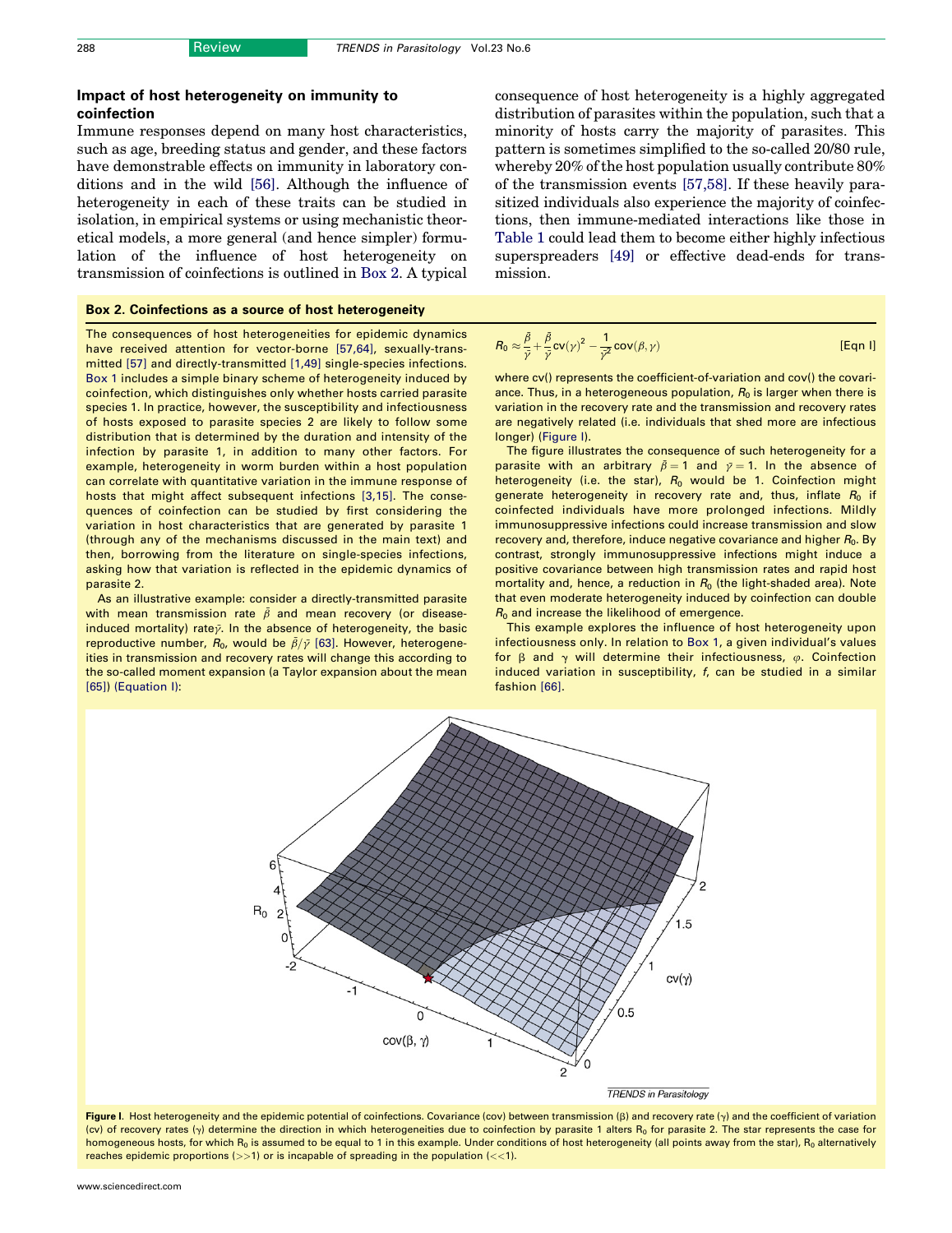<span id="page-5-0"></span>However, identifying how host heterogeneities affect parasite interactions and subsequent transmission dynamics of coinfection is not trivial. As an example, consider how seasonal infection with the myxoma poxvirus alters the immune response to the gastrointestinal nematode Trichostrongylus retortaeformis in a natural population of European rabbits. The intensity of T. retortaeformis infection is affected by host age, sex and breeding status [\[56\]](#page-6-0) and the number of gastrointestinal coinfections (I. Cattadori et al., unpublished and [\[13\]](#page-6-0)). The intensity and duration of T. retortaeformis infection in myxoma-infected rabbits were consistently greater than in virus-negative hosts, which indicates that myxoma coinfection increases both host susceptibility and infectiousness for the nematode (I. Cattadori et al., unpublished). Moreover, because of seasonal outbreaks of myxoma, hosts vary over time in susceptibility to both infections; this further boosts heterogeneity among hosts and, hence, disease persistence in the population (I. Cattadori *et al.*, unpublished and  $Box 2$ ). These data indicate that to understand fully how immunity to coinfection shapes transmission, researchers must consider how cytokines are modified by spatiotemporal changes in host characteristics.

Therefore, demonstrating a linkage between individual-level causes and epidemic-level effects remains a daunting challenge. There is much work to be done. Realistic simplification of immunological mechanisms to inform mathematical investigations is just one step towards understanding the role of host immunoheterogeneity in the transmission of coinfections.

#### Concluding remarks

Hosts that are coinfected by multiple parasite species seem to be the rule rather than the exception in natural systems and some of the most devastating human diseases are associated with coinfections that challenge immune response efficacy [\[12\].](#page-6-0) However, there is still no consensus about how interspecific interactions among parasites shape their abundance, community structure or dynamics [\[59\]](#page-7-0). Cytokines are powerful immune drivers that help to determine susceptibility and infectiousness – properties of individual hosts that, in turn, might facilitate or impede between-host transmission and determine the populationlevel dynamics of coinfections. This article has explored potential cytokine-mediated consequences of coinfection for parasite transmission. A key emphasis has been on the need to examine processes across scales, from molecules to populations, using an integrated immunoepidemiological approach [4].

Understanding the epidemiological consequences of coinfection could lead to new recommendations for population-level control strategies. These include targeted distribution of bednets to HIV-positive people [\[22\]](#page-6-0) and less-intensive selection of livestock for resistance to gastrointestinal helminths, if constitutively high Th2 responses [\[60\]](#page-7-0) increase susceptibility to coinfecting microparasites. More generally, if coinfection status is a good predictor of infectiousness, then the framework proposed here could help to address the recognized challenge of identifying potential superspreaders for targeted control measures [\[49\]](#page-6-0). Another important forum for application of these insights is the interpretation of vaccine trials. In some

settings, helminth coinfection reduces the efficacy of vaccines against microparasites [\[9\]](#page-6-0) and coinfectionmediated effects on transmission could be potent confounders, if not accounted for, in those analyses.

Even moderate host heterogeneities introduced by coinfection can yield substantial epidemiological effects ([Box 1](#page-3-0) and [Box 2](#page-4-0)). Coinfections could, thus, increase vulnerability to the emergence of new parasites by facilitating species jumps [\[61\],](#page-7-0) if the coinfected portion of a population provides favourable conditions for an emerging parasite to adapt to a new host species [\[62\]](#page-7-0). These considerations warrant further research, particularly given current concerns about zoonotic emergence of human diseases. In summary, appropriate and cost-effective decision making in biomedicine arguably must take coinfection into account [\[12\],](#page-6-0) both at the clinical level of the individual host [\[14,15\]](#page-6-0) and at the epidemiological level of the population of hosts.

The issues addressed in this article open many channels for future research. In terms of the 20/80 rule [\[57\],](#page-6-0) are the 20% of hosts who are transmitting 80% of a given parasite species disproportionally likely to be coinfected with other species? Coinfection has already been identified as a leading cause of superspreading events based on case reports for human diseases [\[49\]](#page-6-0) but the within-host mechanisms that drive that effect are unknown. What factors determine the epidemiological consequences of cytokine dynamics over time during coinfection? How are our predictions altered when immunopathology has a key role in transmission or host mortality? More generally, what can be learned by pursuing the analogy between immunological interactions and principles of competition and facilitation from community ecology [\[62\]?](#page-7-0) Addressing these questions will represent real progress towards the integration of immunology and epidemiology – a goal that is plainly necessary [4] but stubbornly elusive.

#### Acknowledgements

These epidemiological extensions to cytokine biology were conceived during the meeting 'Ecology of Zoonotic Diseases' held at the Centro di Ecologia Alpina (Italy) in July 2006. A.L.G. was supported by The Leverhulme Trust, the School of Biological Sciences of the University of Edinburgh and the Biotechnology and Biological Sciences Research Council. I.M.C. was funded by The Leverhulme Trust and a Royal Society Travel Grant. J.L-S. and M.J.F. were supported by Center for Infectious Disease Dynamics Postdoctoral Fellowships. O.N.B. was supported by the Fogarty International Center of the National Institutes of Health and the National Science Foundation (0520468). The authors are grateful to Judith Allen, Bryan Grenfell, Peter Hudson and Gráinne Long for valuable discussions and comments on the manuscript. Three anonymous reviewers also provided comments that led to improvements on the original draft.

#### References

- 1 Ganusov, V.V. et al. (2002) Within-host population dynamics and the evolution of microparasites in a heterogeneous host population. Evolution 56, 213–223
- 2 Levin, B.R. et al. (1999) Population biology, evolution, and infectious disease: convergence and synthesis. Science 283, 806–809
- 3 Paterson, S. and Viney, M.E. (2002) Host immune responses are necessary for density dependence in nematode infections. Parasitology 125, 283–292
- 4 Hellriegel, B. (2001) Immunoepidemiology bridging the gap between immunology and epidemiology. Trends Parasitol. 17, 102–106
- 5 Mwangi, T.W. et al. (2006) Malaria and helminth interactions in humans: an epidemiological viewpoint. Ann. Trop. Med. Parasitol. 100, 551–570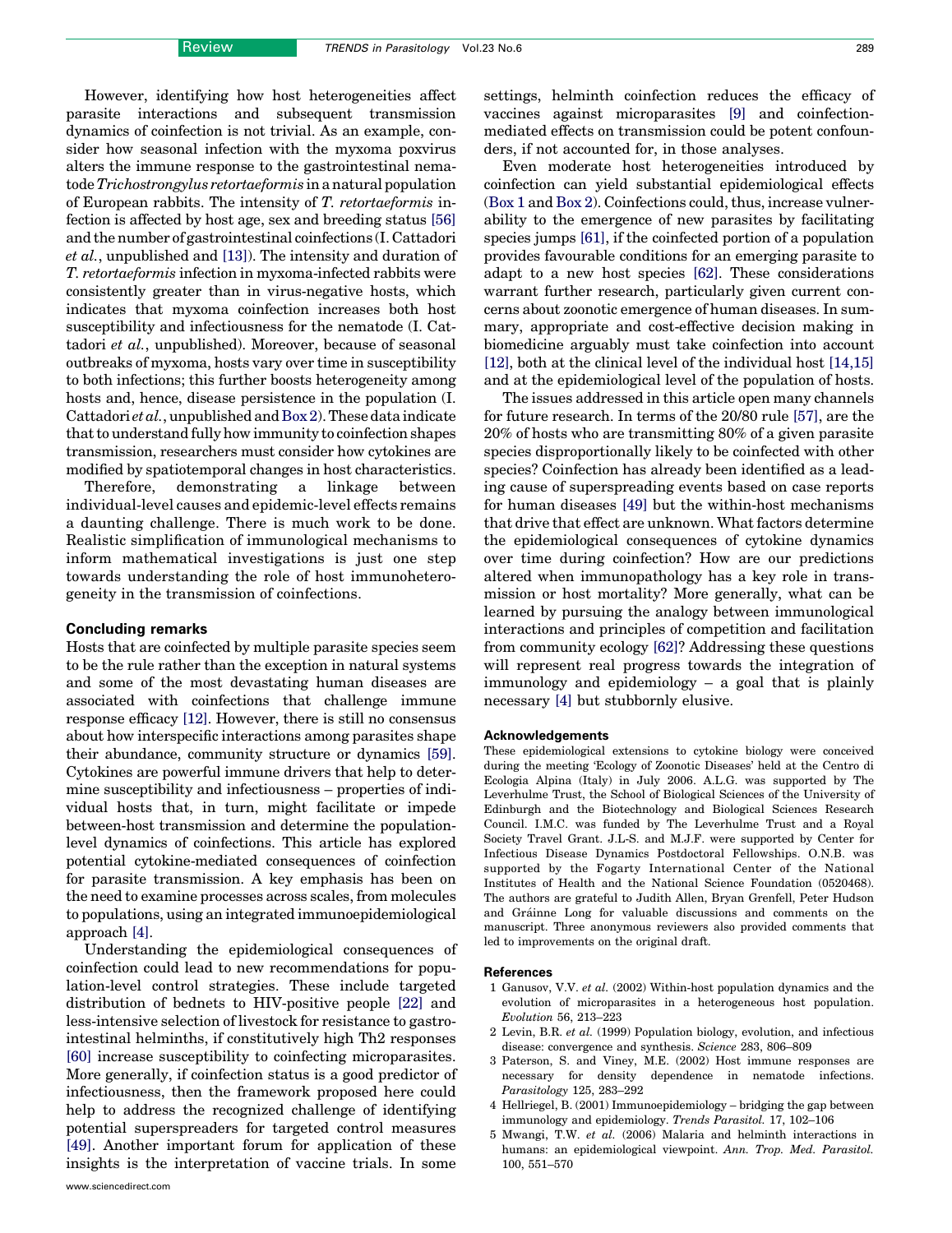- <span id="page-6-0"></span>6 Christensen, N.O. et al. (1987) Heterologous antagonistic and synergistic interactions between helminths and between helminths and protozoans in concurrent experimental infection of mammalian hosts. Parasitol. Res. 73, 387–410
- 7 Cox, F.E.G. (2001) Concomitant infections, parasites and immune responses. Parasitology 122, S23–S38
- 8 Hartgers, F.C. and Yazdanbakhsh, M. (2006) Coinfection of helminths and malaria: modulation of the immune responses to malaria. Parasite Immunol. 28, 497–506
- 9 Kamal, S.M. and El Sayed Khalifa, K. (2006) Immune modulation by helminthic infections: worms and viral infections. Parasite Immunol. 28, 483–496
- 10 Page, K.R. et al. (2006) The expanding realm of heterologous immunity: friend or foe? Cell. Microbiol. 8, 185-196
- 11 Petney, T.N. and Andrews, R.H. (1998) Multiparasite communities in animals and humans: frequency, structure and pathogenic significance. Int. J. Parasitol. 28, 377–393
- 12 Hotez, P.J. et al. (2006) Incorporating a rapid-impact package for neglected tropical diseases with programs for HIV/AIDS, tuberculosis, and malaria. PLoS Med. 3, e102
- 13 Lello, J. et al. (2004) Competition and mutualism among the gut helminths of a mammalian host. Nature 428, 840–844
- 14 Druilhe, P. et al. (2005) Worms can worsen malaria: towards a new means to roll back malaria? Trends Parasitol. 21, 359–362
- 15 Dupouy-Camet, J. and Vallee, I. (2006) Trichinella as a modulator of flu-induced pathology? Trends Parasitol. 22, 452–454
- 16 Booth, M. (2006) The role of residential location in apparent helminth and malaria associations. Trends Parasitol. 22, 359–362
- 17 Druilhe, P. (2006) Worms and malaria: mixing up clinical entities can only lead to confusion. Trends Parasitol. 22, 351–352
- 18 Nacher, M. (2006) Worms and malaria: resisting the temptation to generalize. Trends Parasitol. 22, 350–351
- 19 Abu-Raddad, L.J. et al. (2006) Dual infection with HIV and malaria fuels the spread of both diseases in sub-Saharan Africa. Science 314, 1603–1606
- 20 Korenromp, E.L. et al. (2005) Malaria attributable to the HIV-1 epidemic, sub-Saharan Africa. Emerg. Infect. Dis. 11, 1410–1419
- 21 Whitworth, J. et al. (2000) Effect of HIV-1 and increasing immunosuppression on malaria parasitaemia and clinical episodes in adults in rural Uganda: a cohort study. Lancet 356, 1051–1056
- 22 Kublin, J.G. et al. (2005) Effect of Plasmodium falciparum malaria on concentration of HIV-1-RNA in the blood of adults in rural Malawi: a prospective cohort study. Lancet 365, 233–240
- 23 Nacher, M. et al. (2001) Association of helminth infections with increased gametocyte carriage during mild falciparum malaria in Thailand. Am. J. Trop. Med. Hyg. 65, 644–647
- 24 Kourilsky, P. and Truffa-Bachi, P. (2001) Cytokine fields and the polarization of the immune response. Trends Immunol. 22, 502– 509
- 25 Abbas, A.K. et al. (1996) Functional diversity of helper T lymphocytes. Nature 383, 787–793
- 26 Germain, R.N. (2001) The art of the probable: system control in the adaptive immune system. Science 293, 240–245
- 27 Fiorentino, D.F. et al. (1989) Two types of mouse T helper cell. IV. Th2 clones secrete a factor that inhibits cytokine production by Th1 clones. J. Exp. Med. 170, 2081–2095
- 28 Mosmann, T.R. et al. (1986) Two types of murine T cell clone: 1. Definition according to profiles of lymphokine activities and secreted proteins. J. Immunol. 136, 2348–2357
- 29 Weaver, C.T. et al. (2006) Th17: an effector CD4 T cell lineage with regulatory T cell ties. Immunity 24, 677–688
- 30 Hopkin, M. (2006) Can super-antibody drugs be tamed? Nature 440, 855–856
- 31 Sakaguchi, S. et al. (1995) Immunologic self-tolerance maintained by activated T cells expressing IL-2 receptor  $\alpha$ -chains (CD25). Breakdown of a single mechanism of self-tolerance causes various autoimmune diseases. J. Immunol. 155, 1151–1164
- 32 Mills, K.H. (2004) Regulatory T cells: friend or foe in immunity to infection? Nat. Rev. Immunol. 4, 841–855
- 33 Rahman, M.M. and McFadden, G. (2006) Modulation of tumor necrosis factor by microbial pathogens. PLoS Pathog. 2, e4
- 34 Gomez-Escobar, N. et al. (2000) Identification of tgh-2, a filarial nematode homolog of Caenorhabditis elegans daf-7 and human

transforming growth factor  $\beta$ , expressed in microfilarial and adult stages of Brugia malayi. Infect. Immun. 68, 6402–6410

- 35 Dillon, S.R. et al. (2004) Interleukin 31, a cytokine produced by activated T cells, induces dermatitis in mice. Nat. Immunol. 5, 752– 760
- 36 Kim, S.H. et al. (2005) Interleukin-32: a cytokine and inducer of  $TNF\alpha$ . Immunity 22, 131–142
- 37 Schmitz, J. et al. (2005) IL-33, an interleukin-1-like cytokine that signals via the IL-1 receptor-related protein ST2 and induces T helper type 2-associated cytokines. Immunity 23, 479–490
- 38 Turner, J.D. et al. (2003) Th2 cytokines are associated with reduced worm burdens in a human intestinal helminth infection. J Infect Dis 188, 1768–1775
- 39 Colgan, J. and Rothman, P. (2006) All in the family: IL-27 suppression of T(H)-17 cells. Nat. Immunol. 7, 899–901
- 40 Chen, C.C. et al. (2005) Concurrent infection with an intestinal helminth parasite impairs host resistance to enteric Citrobacter rodentium and enhances *Citrobacter*-induced colitis in mice. *Infect.* Immun. 73, 5468–5481
- 41 Edwards, M.J. et al. (2005) Reciprocal immunomodulation in a schistosome and hepatotropic virus coinfection model. J. Immunol. 175, 6275–6285
- 42 Su, Z. et al. (2005) Impairment of protective immunity to blood-stage malaria by concurrent nematode infection. Infect. Immun. 73, 3531– 3539
- 43 Curry, A.J. et al. (1995) Evidence that cytokine-mediated immune interactions induced by Schistosoma mansoni alter disease outcome in mice concurrently infected with Trichuris muris. J. Exp. Med. 181, 769–774
- 44 Page, K.R. et al. (2005) Mycobacterium-induced potentiation of type 1 immune responses and protection against malaria are host specific. Infect. Immun. 73, 8369–8380
- 45 Chevillard, C. et al. (2003) IFN- $\gamma$  polymorphisms (IFN- $\gamma$  +2109 and IFN- $\gamma$  +3810) are associated with severe hepatic fibrosis in human hepatic schistosomiasis (Schistosoma mansoni). J. Immunol. 171, 5596–5601
- 46 Tarazona-Santos, E. and Tishkoff, S.A. (2005) Divergent patterns of linkage disequilibrium and haplotype structure across global populations at the interleukin-13 (IL13) locus. Genes Immun. 6, 53–65
- 47 Su, Z. et al. (2006) Reduced protective efficacy of a blood-stage malaria vaccine by concurrent nematode infection. Infect. Immun. 74, 2138– 2144
- 48 Howat, T.J. et al. (2006) Modelling dynamics of the type I interferon response to in vitro viral infection. J R Soc Interface 3, 699–709
- 49 Lloyd-Smith, J.O. et al. (2005) Superspreading and the effect of individual variation on disease emergence. Nature 438, 355–359
- 50 Booth, M. et al. (2004) Micro-geographical variation in exposure to Schistosoma mansoni and malaria, and exacerbation of splenomegaly in Kenyan school-aged children. BMC Infect. Dis. 4, 13
- 51 Fischer, J.E. et al. (1997) Overexpression of interleukin-4 delays virus clearance in mice infected with respiratory syncytial virus. J. Virol. 71, 8672–8677
- 52 Jit, M. et al. (2005) TNF- $\alpha$  neutralization in cytokine-driven diseases: a mathematical model to account for therapeutic success in rheumatoid arthritis but therapeutic failure in systemic inflammatory response syndrome. Rheumatology (Oxford) 44, 323–331
- 53 Graham, A.L. et al. (2005) Evolutionary causes and consequences of immunopathology. Annu. Rev. Ecol. Evol. Sys. 36, 373–397
- 54 Eppinger, M. et al. (2006) Who ate whom? Adaptive Helicobacter genomic changes that accompanied a host jump from early humans to large felines. PLoS Genet. 2, e120
- 55 Gibbs, M.J. and Weiller, G.F. (1999) Evidence that a plant virus switched hosts to infect a vertebrate and then recombined with a vertebrate-infecting virus. Proc. Natl. Acad. Sci. U. S. A. 96, 8022–8027
- 56 Cattadori, I.M. et al. (2005) Immuno-epidemiology and peak shift in a seasonal host–nematode system. Proc. R. Soc. Lond. B. Biol. Sci. 272, 1163–1169
- 57 Woolhouse, M.E. et al. (1997) Heterogeneities in the transmission of infectious agents: implications for the design of control programs. Proc. Natl. Acad. Sci. U. S. A. 94, 338–342
- 58 Ferrari, N. et al. (2004) The role of host sex in parasite dynamics: field experiments on the yellow-necked mouse Apodemus flavicollis. Ecol. Lett. 7, 88–94